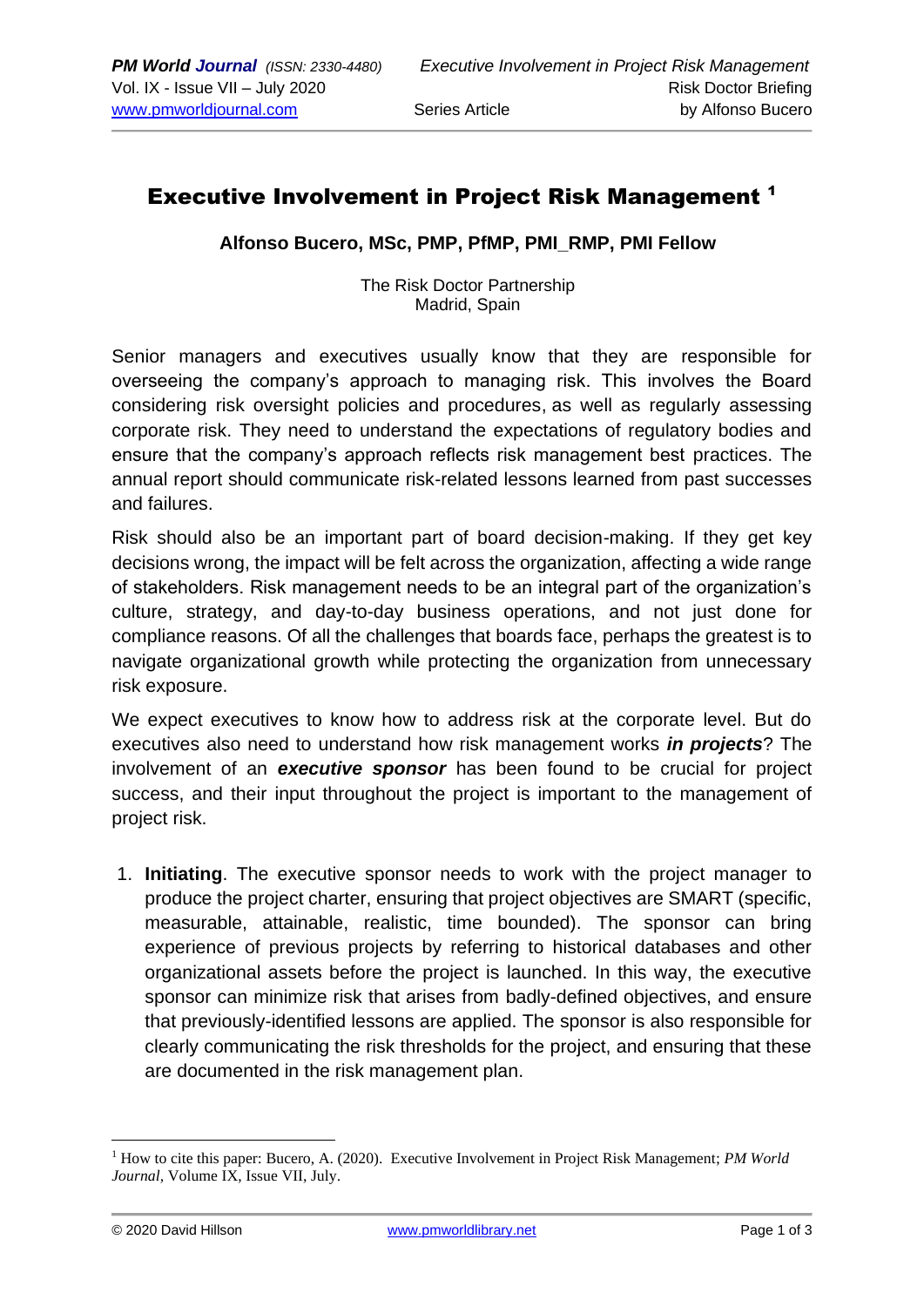- 2. **Planning**. The executive sponsor should support the project team as they gather requirements and define product and project scope. They must also check that the project vision, mission and objectives are aligned, and approve the project plan, to ensure that scope risk is minimized. The sponsor will ensure that the views of all project stakeholders are considered, and work with difficult stakeholders to minimize any risk of misunderstanding.
- 3. **Executing**. The executive sponsor needs to be aware of the current project status as the project proceeds, and approve any change requests, issues or escalations in order to keep overall project risk exposure within the agreed risk thresholds.
- 4. **Monitoring and controlling.** The executive sponsor is usually part of the project steering committee or change control board, validating and approving proposed corrective actions that are needed to keep the project under control. This aims to ensure that overall project risk remains acceptable, as the project moves towards achieving its goals.
- 5. **Closing.** In the final phase of the project, the executive sponsor formally accepts project closure, along with other project stakeholders. They compare the project's outcomes with the original business case to determine the level of project success (or failure), and participate in identifying lessons to be learned for future projects. This minimizes the chance that generic risks are not recognized, and improves the likelihood that future projects will succeed.

Executive sponsors play a vital role in management of risk at project level. It's worth ensuring that your own project has a fully-engaged executive sponsor who understands and accepts their responsibility in this area, so that you can work together to minimize project risk exposure and maximize business and organizational benefits.

*To provide feedback on this Briefing Note, or for more details on how to develop effective risk management, [contact the Risk Doctor](mailto:info@risk-doctor.com?subject=RD%20Briefing%20feedback) [\(info@risk-doctor.com\)](mailto:info@risk-doctor.com?subject=RD%20Network%20feedback), or [visit the Risk Doctor website](http://www.risk-doctor.com/) [\(www.risk-doctor.com\)](http://www.risk-doctor.com/).*